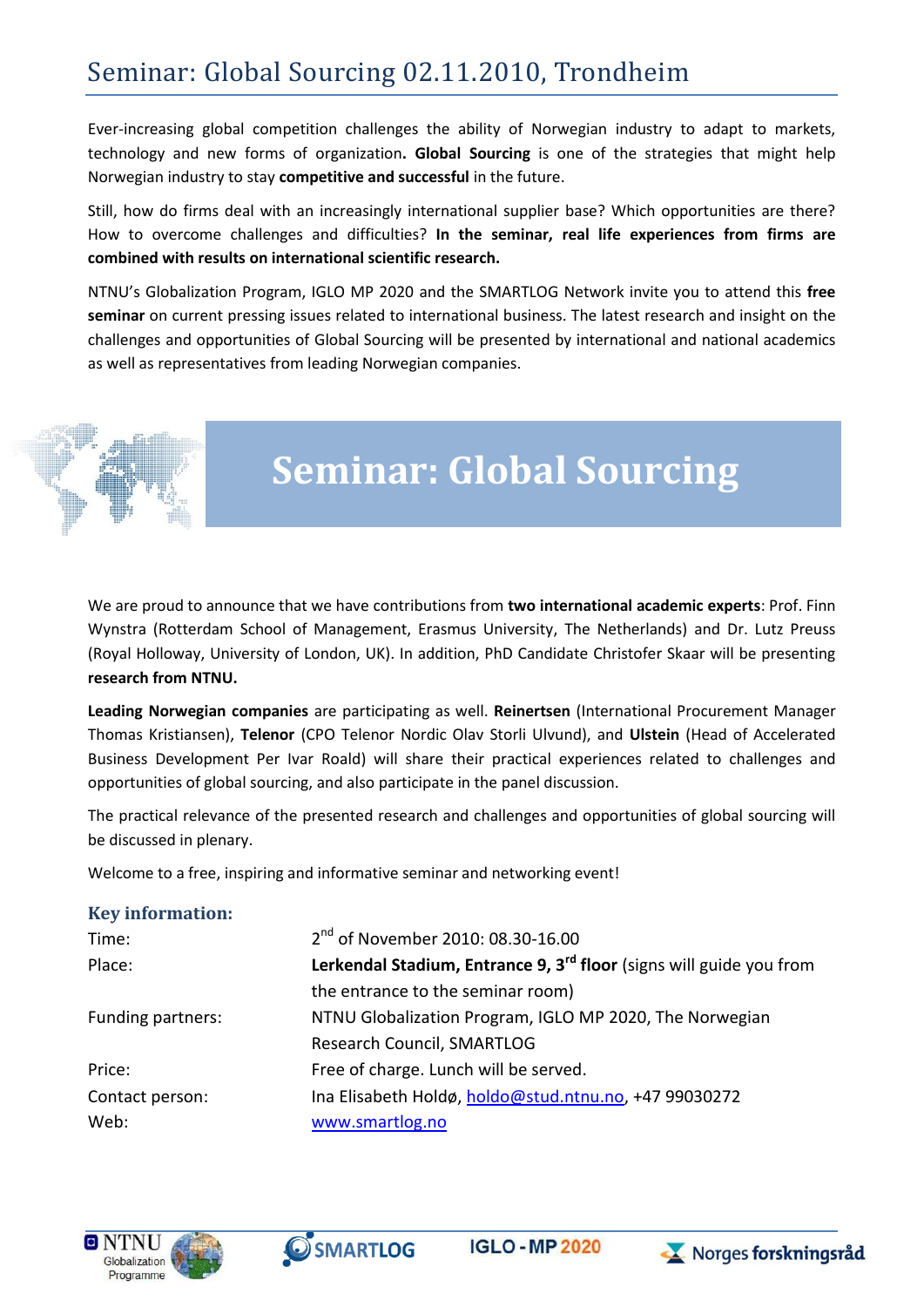### **08.30 – 09.00 Coffee and registration**

## **09.00 – 10.00 Welcome and Presentations**

| Prof. Indra de Soya<br>Professor of Political Science<br>Director Globalization Research Program              | Welcome                                                                |
|---------------------------------------------------------------------------------------------------------------|------------------------------------------------------------------------|
| Prof. Luitzen de Boer<br>Professor of Logistics Management at NTNU                                            | Introduction to Global Sourcing                                        |
| <b>Prof. Finn Wynstra</b><br>Professor of Purchasing and Supply Management at Erasmus University<br>Rotterdam | Early supplier involvement in relation to<br>global supplier relations |

#### **10.15-11.15 Presentations**

| <b>Dr. Lutz Preuss</b>                                                 | <b>CSR</b> in the Management of Global Supply<br>Chains |  |
|------------------------------------------------------------------------|---------------------------------------------------------|--|
| Senior Lecturer in European and International Business Policy at Royal |                                                         |  |
| Holloway University of London                                          |                                                         |  |
| <b>Christofer Skaar</b>                                                | <b>CSR</b> in the Maritime Industry: a life cycle       |  |
| PhD Candidate, IØT, NTNU                                               | approach                                                |  |

#### **11.30-12.00 Presentations**

| <b>Thomas Kristiansen</b>                       | International Purchasing at Reinertsen |  |
|-------------------------------------------------|----------------------------------------|--|
| International Procurement Manager at Reinertsen |                                        |  |

## **12.00-13.00 Lunch**

#### **13.00-14.00 Presentations**

| Olav Storli Ulvund<br>Chief Procurement Officer at Telenor Nordic    | <b>Global sourcing at Telenor</b> |
|----------------------------------------------------------------------|-----------------------------------|
| Per Ivar Roald                                                       | Global sourcing at Ulstein        |
| Head of Accelerated Business Development at Ulstein International AS |                                   |

### **14.15-15.30 Panel Debate**

| Debate Chair: PhD Torbiørn Netland, NTNU                                                                                                                                                                                                    |                                                                                                                                                                                                |
|---------------------------------------------------------------------------------------------------------------------------------------------------------------------------------------------------------------------------------------------|------------------------------------------------------------------------------------------------------------------------------------------------------------------------------------------------|
| <b>Industrial Panel:</b><br>Reinertsen   Thomas Kristiansen<br>$\sim$<br>Telenor   Olav Storli Ulvund<br>$\blacksquare$<br>Ulstein   Per Ivar Roald<br>$\sim$<br><b>Academic Panel:</b><br>Finn Wynstra, Lutz Preuss, Christofer Skaar<br>٠ | Representatives of leading Norwegian<br>multinationals discuss opportunities and<br>challenges related to global sourcing with<br>the academic panel. Questions from<br>audience are welcomed. |

## **15.30-16.00 Wrap-up and Closing**







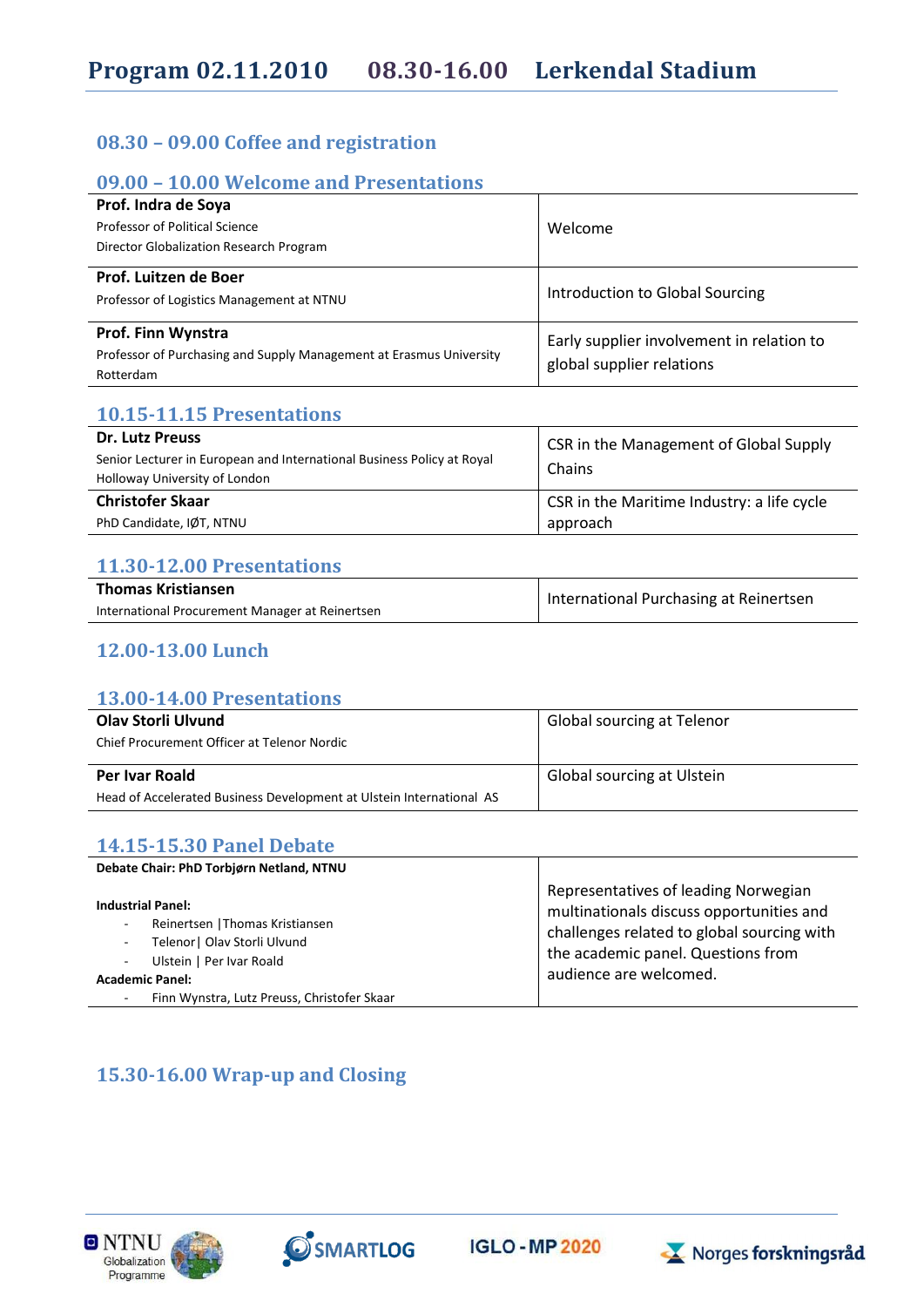# Academic Panel

| Prof. Finn Wynstra<br>Erasmus University of<br>Rotterdam                              | Finn Wynstra (1969) is Professor of Purchasing and Supply Management at Rotterdam School of<br>Management, Erasmus University. Finn Wynstra obtained a Licentiate-degree from Uppsala<br>University (Sweden) and a PhD degree from Technische Universiteit Eindhoven (Netherlands).<br>Prof Wynstras research interests include the relation between purchasing and supply strategy and<br>innovation and buyer-supplier relations in the area of business services. His research has been<br>published in several renowned journals, and he is also the co-author of two books: Buying Business<br>Services (2002) and Developing Sourcing Capabilities (2005).                                                                                                                                                                                                                                                                                                                             |
|---------------------------------------------------------------------------------------|----------------------------------------------------------------------------------------------------------------------------------------------------------------------------------------------------------------------------------------------------------------------------------------------------------------------------------------------------------------------------------------------------------------------------------------------------------------------------------------------------------------------------------------------------------------------------------------------------------------------------------------------------------------------------------------------------------------------------------------------------------------------------------------------------------------------------------------------------------------------------------------------------------------------------------------------------------------------------------------------|
| <b>Dr. Lutz Preuss</b><br>Royal Holloway University of<br>London                      | Dr Lutz Preuss is Senior Lecturer of European and International Business Policy and Director of the<br>MSc in Sustainability and Management at the Royal Holloway University of London. At this<br>university he is also involved in the research group Srategy and International Business and in the<br>Centre for Research Into Sustainability.<br>Dr. Preuss' research interests include corporate social responsibility, sustainability, business ethics<br>and the intermeshing of national business systems and CSR. His research has been published in<br>several renowned journals, and he is the author behind the book: The Green Multiplier: A study of<br>Environmental Protection and the Supply Chain (2005). He has also contributed to four other books,<br>namely: Use of Code of Ethics in Business (2008), Remaking Management: Between Global and<br>Local (2008), Greening the Supply Chain (2006), and Responsibility and Social Capital: The world of<br>SMEs (2004). |
| Prof. Luitzen de Boer<br><b>NTNU</b>                                                  | Luitzen de Boer is a professor of Purchasing and Logistics Management at NTNU. He obtained his<br>Dr.ing degree from the University of Twente in the Netherlands.<br>Prof de Boer's research focuses on how organizations design and manage their purchasing and<br>logistics functions. Topics of special interest include the decision making processes around supplier<br>selection and outsourcing, the use and role of ICT in purchasing and logistics, purchasing in the<br>public sector and the role of CSR and sustainability in purchasing and logistics. His research has<br>been published in several international journals.                                                                                                                                                                                                                                                                                                                                                    |
| <b>Christofer Skaar</b><br>PhD Candidate, NTNU IØT                                    | Christofer Skaar is a PhD candidate at the Institute of Industrial Economics and Technology<br>Management at NTNU.<br>Christofer's research is concerned with methods and tools for CSR reporting in Global Value Chains.<br>He has worked with several firms in various sectors, among which the furniture and maritime<br>industry. Christofer has presented his research at various international conferences. His work has<br>also been published in several international journals.                                                                                                                                                                                                                                                                                                                                                                                                                                                                                                     |
| <b>Torbjørn Netland</b><br>PhD Candidate NTNU IØT<br><b>Research Scientist SINTEF</b> | Torbjørn Netland is a PhD Candidate at NTNU Dep. of Industrial Economics and Technology<br>Management, and a Research Scientist at SINTEF Technology Management. In 2009 he was<br>Research Manager for the Operations Management group in SINTEF, being responsible for 16<br>employees doing applied research- and development projects for Norwegian and international<br>industry within operations management, supply chain management and logistics.<br>Since 2007 he has presented research at 12 international conferences. Currently he is project<br>manager for the 4 million € research project Ideal Factory (2008-2011) with Kongsberg Defence &<br>Aerospace and Volvo Aero Norway. His PhD topic spans issues within Operations Strategy,<br>international manufacturing and company-specific Production Systems.                                                                                                                                                            |